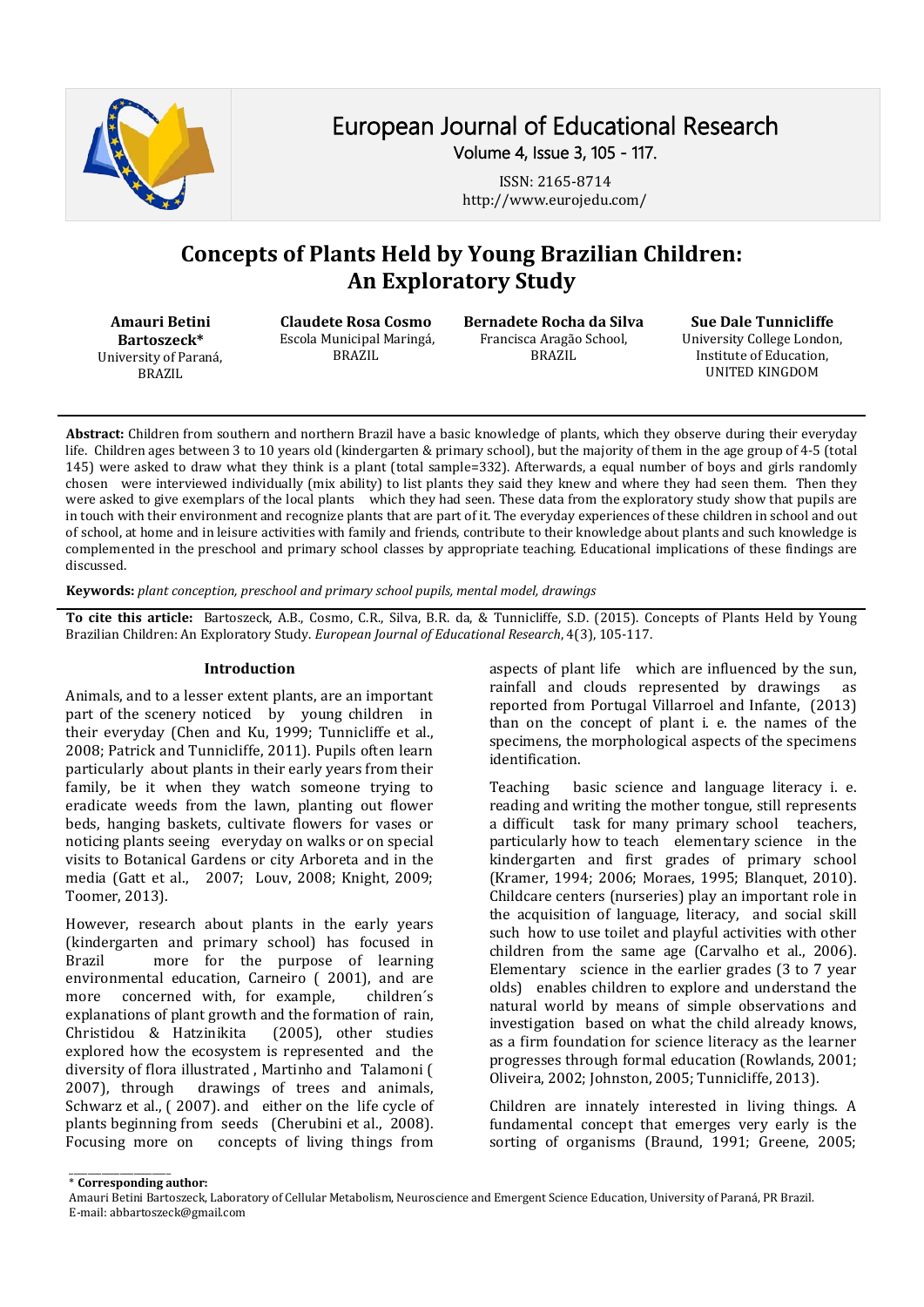Martínez-Losada et al., 2014). How to explore, identify and classify living things forms a set of abilities that start with very young children at school as they develop further the first learning experiences of science at school (Keil, 2003). Children form their own "scientific ideas" very early in their neuronal and cognitive development and sometimes these concepts are different from accepted science knowledge and may conflict with accepted scientific learning (Driver, 1989; Kuhn, 1989; Fischer and Rose, 1989; Colinvaux, 2004; Inagaki and Hatano, 2006; Sumida, 2013).

Plants are essential for all kinds of living beings on Earth. However, plant study in all levels of schooling is relatively neglected. Children are very enthusiastic when they talk about instances where they observe and collect insects and "mini-beasts" instead of plants which apparently do not produce such response to<br>stimuli. Some people have "plant blindness" stimuli. Some people have "plant blindness" Wandersee and Schussler, (2001) that is probably because humans show little affinity for plants in general, but prefer animals instead because they move and usually react quickly to stimuli (Tunnicliffe and Reiss, 2000; Lindemann-Matthies, 2005; Barman et al., 2006).

Learners of various ages have difficulties in dealing with the concept of "plant" to name them or even whether they are living organisms (Stavy and Wax, 1989; Wood-Robinson, 1991; Tamer et al., 1991; Barman et al., 2002; Bebbington, 2005). New Zealand children 7, 9 and 11 year olds did not classify grass, carrots or oak trees as plants (Bell, 1981). However, children do develop their own strategies for identifying plants such as observing shapes and colour of leaves which belong mainly to know species of trees and shrubs (Dougherty, 1979; Rymell, 1989; Tull, 1994; Angoro et al., 2008).

On the other hand, plants are part of the children´s world. A knowledge of children understanding of a variety of plants demands from their first hand observation. It does not matter whether they are ornamental, in the backyard gardens, parks, in vases, inside aquaria, edible as food or crop pests (Gatt et al., 2007; Ashbrook, 2008). Moreover, children eat plants which contributes to the understanding children have<br>of vegetation derived from such informal daily of vegetation derived from such observation, enable educators to develop further understanding and develop a deeper integration with the researchable local environment (Harvey, 1989; Bianchi, 2000; Barraza, 2001; Bowker, 2004, Carrier, 2007).

Recent studies about which ideas children have about plants and their habitats are scarce and few culturally comparative (Gatt et al., 2007; Patrick and Tunnicliffe, 2011). Introductory studies in Brazil and Portugal are aiming to integrate practical classes with careful observation of plants as for instance comparative studies of species as well as textbook analysis of the botanical contents covered in texts during primary school (Klein et al., 2001; Kinoshita et al., 2006; Azul et al., 2007; Guimarães and Santos, 2011). Researchers in emergent science education may have access to pupil´s mental models of plants by means of drawings collected in a classroom activity. Mental models develop according to the age of a child. A mental model can be considered an analogue of how people perceive or make a conception of what is the world where they live (Johnson-Laird, 1983; Rapp, 2007).

Another approach to mental models refers to what is the contents of human knowledge and how the world works or certain areas of knowledge (Gentner and Stevens, 1983). However, Tiberghein, (1994) sees modelling as a kind of knowledge processing and on the other hand, Gilbert and Boulter, (1998) view that a model represents a target as an object or a process. These latter authors stress that a mental model is private and thus for a researcher to glean what is the child thinking about a topic in science, they created the cognitive construct "expressed model" which manifest itself as a drawing representing a concept as for instance what a pupil thinks is a plant

#### **Theoretical background**

Children from the earliest years notice plants in their everyday lives and construct a bank of knowledge gradually acquiring an understanding of adaptation to habitats. Research may reveal cultural influences in this incidental learning. Children in both developing countries and industrial societies are thought to be increasingly out of touch with nature. Moreover, it is claimed that they acquire their information concerning the natural world mostly through the media (Louv, 2008). However, it has been argued that in some cultures local plants are an important part of the lives of the inhabitants. Thus, children from such cultures as countries in tropical areas as for instance Brazil, Mexico and other countries in South America claimed to have an ecological understanding superior to that of urban children from "developed" countries (Barraza, 2001; Kinoshita et al. 2006; Bang et al., 2007). Furthermore, children do encounter some real plants, parts or representations thereof in their daily lives as well as in their food. These children notice plants in their home gardens, in parks or even during walks through the streets in the towns or on the way to school where they live or in the beaches (Hatano, 1993; Tunnicliffe, 2001; Schussler and Olzak, 2008).

Sometimes, family, social groups and schools take children on outings or field work. Some children are exposed to endemic or exotic plants by family members, friends and schools through trips to Botanical Gardens, Nature Centers and nearby forests (Lorenzi and Souza, 2001; Lorenzi et al., 2006; Sipinski and Hoffmann, 2010). External identifiers such as shape, colour, flowers, scent, whether edible and where the plant is found naturally, are criteria used by children in building the concept of plant which is embodied as related to different species of the Plantae kingdom (Tunnicliffe and Reiss, 2000; Plantae kingdom (Tunnicliffe and Tunnicliffe, 2001; Boulter et al., 2004; Mauseth, 2009).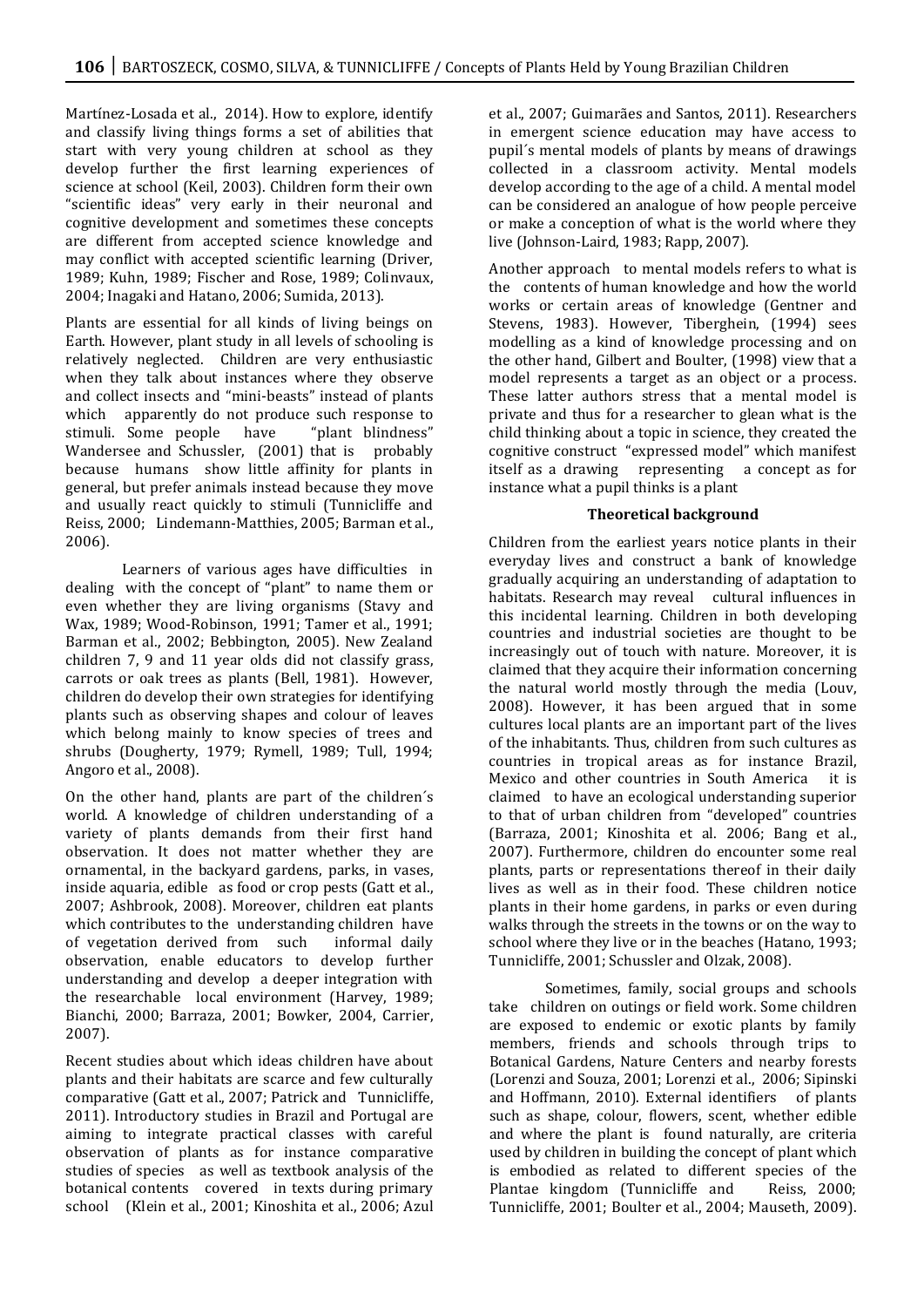Learning about plants and their habitats may also be acquired by many children from narratives and stories in cartoons, which sometimes will be recalled later during formal science classes (Moen, 2006).

Drawing is a tool used to elicit the understanding of the natural world and useful to elicit the understanding a child may have of a plant (Anning, 2004, Chang, 2012). The child´s inner mind representations are her "mental model" of information and experiences from the outside world (Rapp, 2007). There is a relationship between mental model organisms and, habitats and what the child comments by means of a drawing, the expressed model (Brooks, 2009). Thus, drawings expressed model (Brooks, 2009). channel graphic information and communicate children´s ideas or development of concepts, sometimes in a naïve and confused way (Hopperstad, 2008).

Analysis of the drawings collected intended to elicit the mental model they may have of a "plant" on the perspective of Luquet´s (1927/1979) through this drawn expressed model. Luquet introduced the construct "intellectual realism" which is characterized by the child drawing what he/she knows rather than<br>what the child sees but conveying meaning by what the child sees but conveying symbolism and intellectual realism also in science concepts (Barrett and Light, 1976; Symington et al., 1981; Tunnicliffe, 2001).

Children´s drawings evolve according to how motor skills and cognition improve. About two to three year olds children begin to "scribble" which are the first purposeful marks representing a pattern even in the absence of the object (Yang and Noel, 2006). Between 4 to 6 years olds children tend to draw pictures, most children arrive at the early pictorial stage and represent rudimentary trees, flowers and leaves, and create human figures and animals. Between 7 to 10 year olds children through their drawings, begin to reveal how they perceive the world around them with more details ( Krampen, 1991; Brooks, 2009).

Semi-structured interview is an easy tool to ask children to name different types of plants they may know, where is the source of this information. All learning is done by personal processing of information, takes place in a local context of social interaction and is influenced by culture (Solomon, 1987; Ward, 2007). Therefore, by determining children´s plant knowledge by asking them to talk about where they have seen such a kind of organism is a sign of social situation and participation and starting point for learning (Eshach, 2006).

## *Research questions*

Children from 4 to 10 years of age were asked the following questions in the interview:

1. What plants do children know about from everyday life?

2. What is the source of this knowledge?

3. What other plants children can name from their surroundings?

4. What plants they can name from specific habitats?

5. What children can tell about these sources?

# **Methodology**

The aim of this exploratory study is to discover what children across the age range of 3 to 10 year olds think intuitively as a "plant", from the sources that was acquired and what, if any, socio cultural influences affected their ideas. We asked children, ranging from 3 to 10 year olds, to draw what they think is a plant and analyzed the mental models of plant (expressed model) they may have depicted in their drawings. Thus, we were able to identify basic plant botanical characteristics. It also sought to elicit with which plants these children were familiar, with which plants children notice of their everyday environment, location of plants mentioned and from where they gleaned their knowledge about plants through further data obtained through the transcripts of semi-structured interviews.

 Fifty children 3 year olds, eighty-two 4 year olds, sixty-three 5 year olds, twenty-six 6 year olds, thirtyone 7 year olds, forty-three 8 year olds, seventeen 9 year olds, and thirteen 10 year olds both genders were just asked what a "plant" means to them and responded by means of a drawing. Thus, it allowed the researchers to see what image they held of a plant. Furthermore, the analysis of the drawings also took into consideration differences by age, and gender, on the level of understanding of "plant" and botanical characteristics as leaves, flowers, fruit, stem, roots. A rubric scale of levels of plant characteristics (Table 1) was compiled based on researchers´ previous experiences in other biological fields, where level zero refers to "nothing recognizable" to level 5 a drawing which represents a tree with leaves, flowers, fruit, stem and roots (e. g. Tunnicliffe and Reiss, 1999; Bartoszeck et al., 2011).

**Table 1.** Plant drawings rubric scoring levels.

| <b>Level</b> | <b>Plant botanical characteristics</b>     |
|--------------|--------------------------------------------|
| 0            | Nothing recognizable (unable to understand |
|              | the task).                                 |
| 1            | Scribble I (awareness of pattern).         |
| 2            | Scribble II (recognizable as a plant).     |
| 3            | Represents a flowering plant (angiosperm   |
|              | with leaves, stem or a gymnosperm with     |
|              | leaves, trunk, cones)                      |
| 4            | Represents flower/shrub angiosperm with    |
|              | leaves, stem, roots.                       |
| 5            | Represents angiosperm tree with leaves,    |
|              | flowers and or fruit, stem, roots.         |
|              |                                            |

Children were asked (during a session at school setting) to draw on an A4 sheet of paper what they think was a plant, during the school session. They were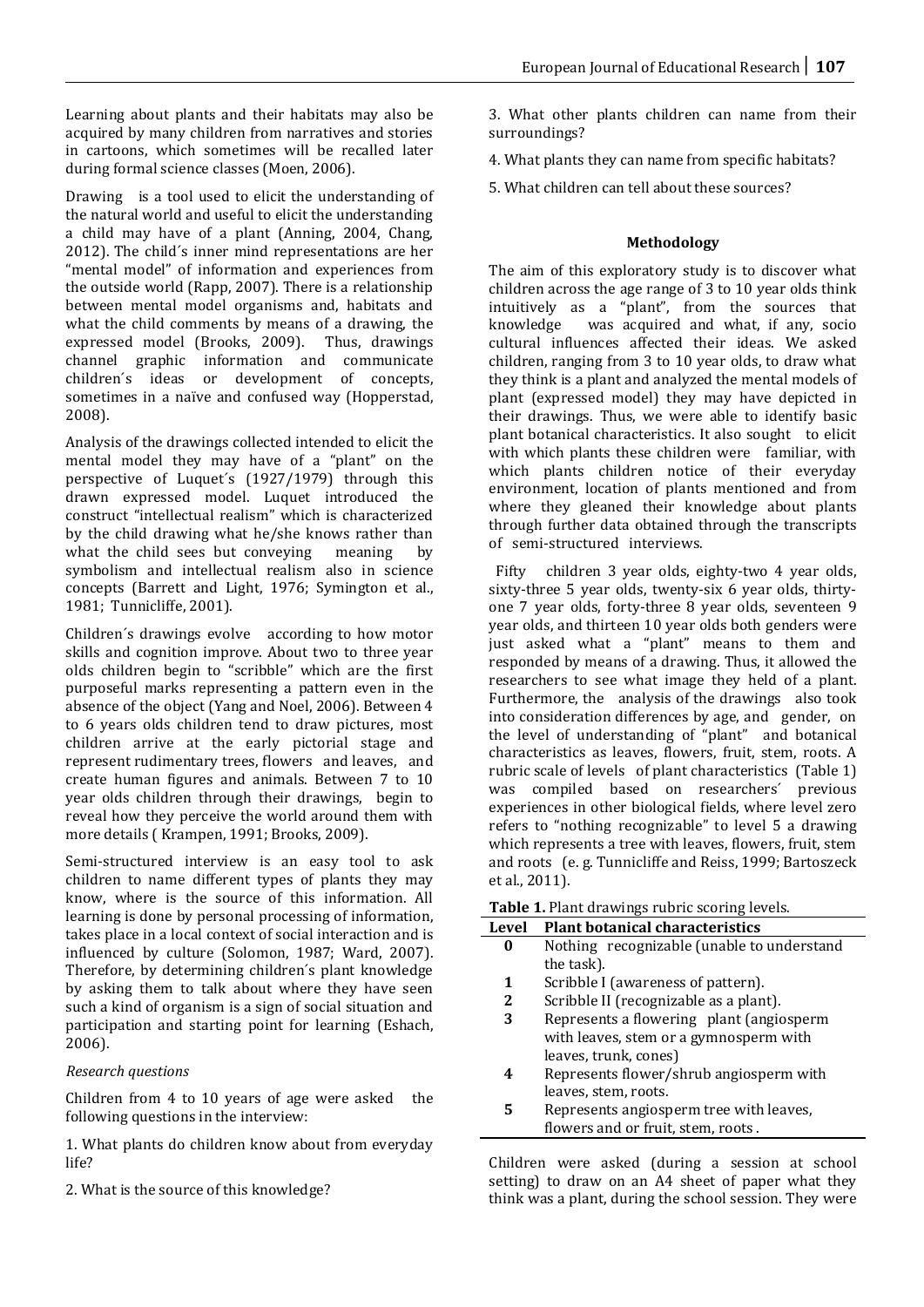told that it was not expected an artistic drawing. They were allowed 15 minutes to perform the drawing. The fieldwork was carried out at 5 schools of infancy education (kindergarten) and 2 primary schools. The schools were located in urban, suburban, rural and regional areas of the country as to reflect the social and cultural strata of the population sampled in southern Brazilian towns (Curitiba, Piraquara, Araucária, Dorizon, Mallet ( Paraná State); Porangaba (São Paulo State) , Camboriú Resort (Santa Catarina State) and an Amazonian area northern town Rio Branco (Acre State). Drawings were analyzed carefully by the researchers.

The specific questions the randomly selected children, who were away from the other children in a separated room, after all drawings were collected and did not have their drawings in front of them (four to ten years old) were asked individually in the semistructured interview were:

a- Name as many plants as you know in one minute;

b- Where did you notice them; where did you find about them?

c- Name the plants you noticed near home, on the way to school?

d- Tell from a list of 15 local plants which ones you know or not?

e- Tell the source (e. g. from TV, books, live) of these observations .

Twelve children, 2 boys and 2 girls from each of low (weak), middle (regular) and high ability (gifted) bands, were chosen randomly by schools´ teachers from the class (kindergarten to primary school ) of 4 , 6 years, 8 years, 10 years olds. Each child was interviewed individually in the school setting. Ethical issues of parental consent were dealt with according to school protocols and procedures, and the questions being asked of the children were discussed with the Head master and teachers. Interviews were carried out with 80 children (40 boys and 40 girls) Ages ranged from nursery (4 year olds) school to primary (10 year olds) school of compulsory education in Brazil attending no fee paying public schools.

Responses were tape-recorded and at the same time written on a pre-designed interview sheet by the interviewer and each took about 20 minutes. The data sheets were read and re-read. Plant identification which emerged from the responses were divided into gymnosperms (e. g. pine trees), angiosperms (monocots e. g. grass, rice; dicots e. g. apple tree) from this interactive process. The goal was to identify the category order in a hierarchical organization and a transcript count. Children´s responses for each question in the interview were place into the Excel and totaled. A qualitative analysis was taken instead as there was not enough data to perform a quantitative analysis. However, experiences of viewing plants in museums exhibits or National Geographic films, tends

to provide children with a "paradise" view of reality. Thus, it is such experiences and knowledge acquiring by children from their everyday lives that the authors wished to elicit in order to establish the factors that affect their understanding of the notion of "plant".

#### **Findings**

Exemplars of drawings and grades allocated are shown in Figures 1 to 6.



**Figure 1.** A drawing by a 5 years-old boy which scored level 0 (zero) according to grades in Table 1 (nothing recognizable).



**Figure 2.** A drawing by a 4 years-old girl which scored level 1 according to grades in Table 1 (awareness of a pattern).

The first two authors examined and scored each drawing independently and very few disagreements occurred and were settled accordingly and results are presented in Table 2. From a total of 50 children aged 3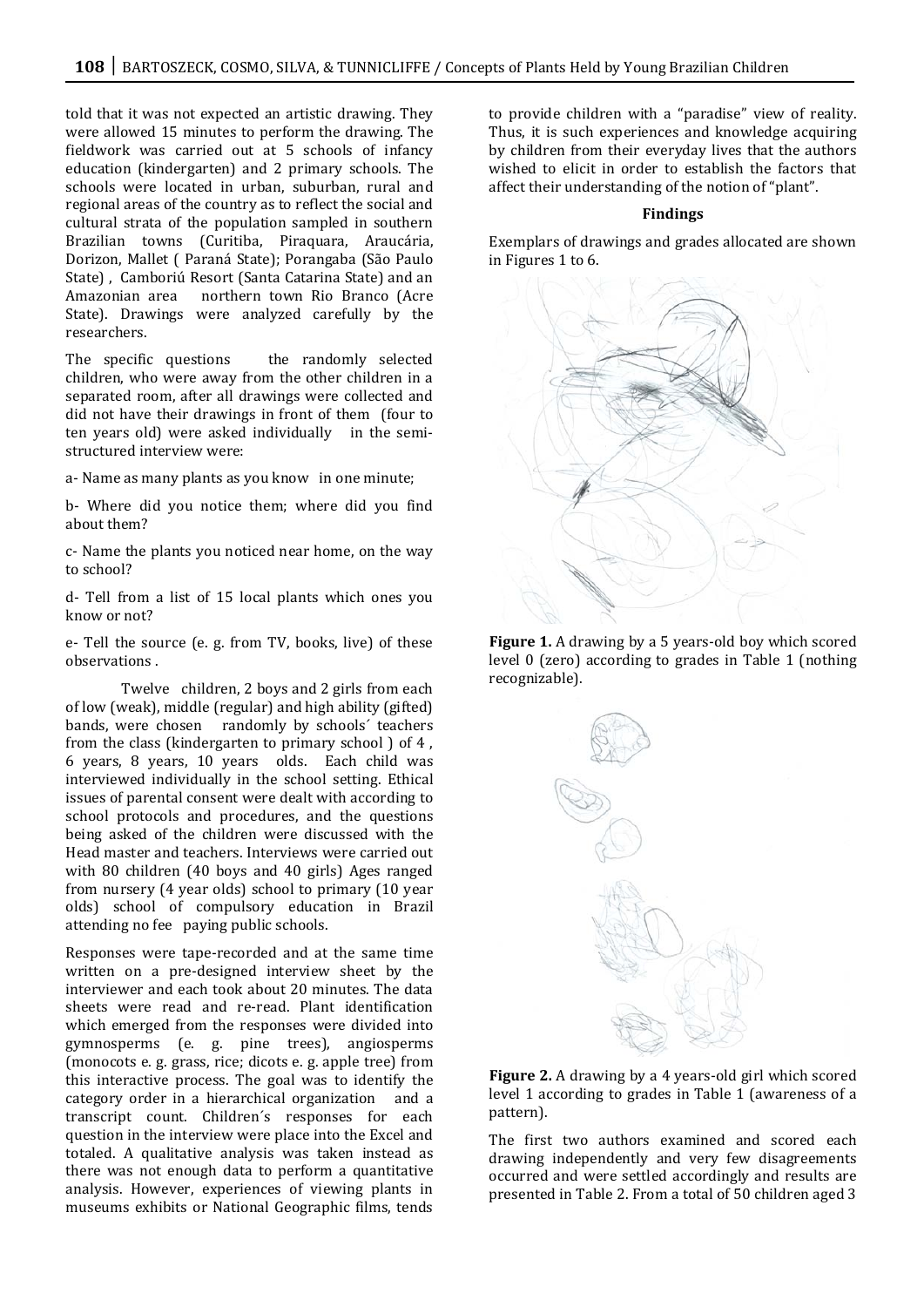(25 boys and 25 girls) 40% of the boys and 42% of the girls achieved level 0 (zero) respectively. From a total of 145 children in the age range of 4 (42 boys and 40 girls) to 5 (29 boys and 34 girls) year olds achieved similar scores on the levels 3 and 4. Thus, 28.5% of the boys and 25.0% of the girls, both 4 year olds, and 44.8% of the boys and 61.7 of the girls, both 5 year olds, achieved level 3 respectively.



**Figure 3.** A drawing by a 3 years-old girl which scored level 2 according to grades in Table 1 (recognizable as a plant).



**Figure 4.** A drawing by a 5 years-old girl which scored level 3 according to grades in Table 1 (depiction of a sun-flower).

From a total 74 children in the age range 7 (21 boys and 10 girls) to 8 (22 boys and 21 girls) year olds. Thus, 71.4 % of boys 7 and 8 year olds and 90.0% of the girls 7 year olds and 66.6% of the girls 8 year olds achieved level 3 in the plant drawing rubric scoring levels respectively (Table 2).



**Figure 5.** A drawing by a 8 years-old boy which scored level 4 according to grades in Table 1 (a plant).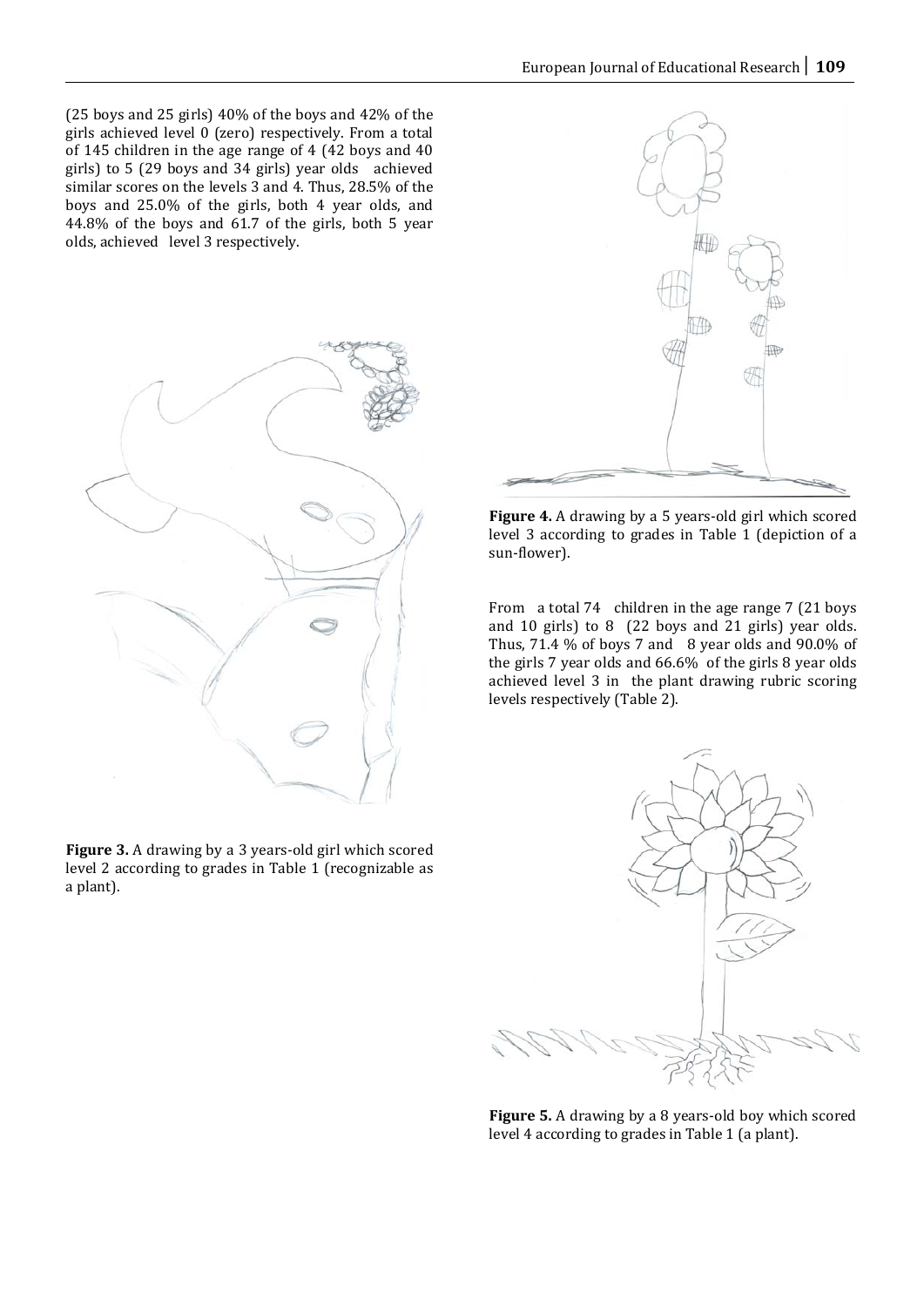

**Figure 6.** A drawing by a 8 years-old boy which scored level 4 according to grades in Table 1 (a plant).

The same trend was noticed from a total of 30 children in the age range of 8 (22 boys and 21 girls) years old and 13 children 10 years old (8 boys and 5 girls) relative to levels 3. Very few children from this sample achieved level 5 (9 boys and 13 girls) representing plant botanical characteristics as leaves, flowers fruit stem and roots as described in Table 1.

During the first question in the interview children in the range of 4 to 10-11year olds (especially those 8 to 10 year olds) mentioned fruit more often (e. g. water melon, blackberry, strawberry) than vegetables (e. g. lettuce, onion) or grains (beans, rice) perhaps reflecting the kind of snack or lunch children have in school where they are enrolled which they remember as name of plants they know (Table 3).

**Table 3**. Number of times plants (vegetables, fruit, grains) were mentioned by children in the interview (pupils in the range of 4 to 10 year olds).

| <b>Plants</b> | <b>No. of times mentioned</b> |
|---------------|-------------------------------|
| Lettuce       | 3                             |
| Bean          | 4                             |
| Rice          | 1                             |
| Kale          | 3                             |
| Cucumber      | 1                             |
| Onion         | 3                             |
| Savoy cabbage | 1                             |
| Parsley       | 1                             |
| Water melon   | 8                             |
| Blackberry    | 5                             |
| Peach         | 2                             |
| Strawberry    | 5                             |
| Coconut       | 3                             |
| Pinepple      | 1                             |
| Avocado       | 1                             |
| Total         | 42                            |

The same trend was observed as children mentioned trees as the most often named plants, especially by older children, for instance apple-trees, orange-trees, banana and Surinam cherry (Table 4). The same trend as well for flowering plants where rose, (Dicot) sunflower and daisy were mentioned most often but also grass (Monocot) was mentioned (Table 5).

**Table 2.** Plant drawing rubric grade levels achieved by children by age and gender (M=male, F=female).

| Age          | М.       | ה- | $\cdots$     |    |   | $\sim$ , | F. |          |   | $\alpha$ <sup>2</sup> |          | $\sim$ | Total+ |
|--------------|----------|----|--------------|----|---|----------|----|----------|---|-----------------------|----------|--------|--------|
|              |          |    |              |    |   |          |    |          |   |                       |          |        | $\%$   |
| Level        |          |    |              | 3  | 4 |          |    |          | າ | 3                     | 4        |        |        |
| 3 year olds  | 20       | 3  | 2            | 0  | 0 |          | 21 | 2        | 2 | 0                     | 0        | 0      | 50     |
| 4 year olds  | 6        | 8  | 9            | 12 | 6 |          |    | 8        | 9 | 15                    |          | 0      | 82     |
| 5 year olds  | 5        | າ  | <sub>6</sub> | 13 | 3 |          |    | $\Omega$ | 3 | 21                    | 8        |        | 63     |
| 6 year olds  | $\theta$ | 0  | $\Omega$     |    |   | າ        | 0  | 0        | 0 | 4                     | 6        | 6      | 26     |
| 7 year olds  | 0        | 0  | $\Omega$     | 15 | 4 | າ        | 0  |          |   | 9                     | 0        |        | 31     |
| 8 year olds  | $\theta$ |    | $\Omega$     | 15 | 2 |          | 0  | 0        |   | 14                    | 2        | 5.     | 43     |
| 9 year olds  | $\theta$ | 0  | $\Omega$     | າ  |   |          | 0  | $\Omega$ | 0 | 13                    |          | 0      | 17     |
| 10 year olds | $\Omega$ | 0  | $\theta$     | 8  | 0 | $\Omega$ | 0  | 0        | 0 | 3                     | $\Omega$ | າ      | 13/332 |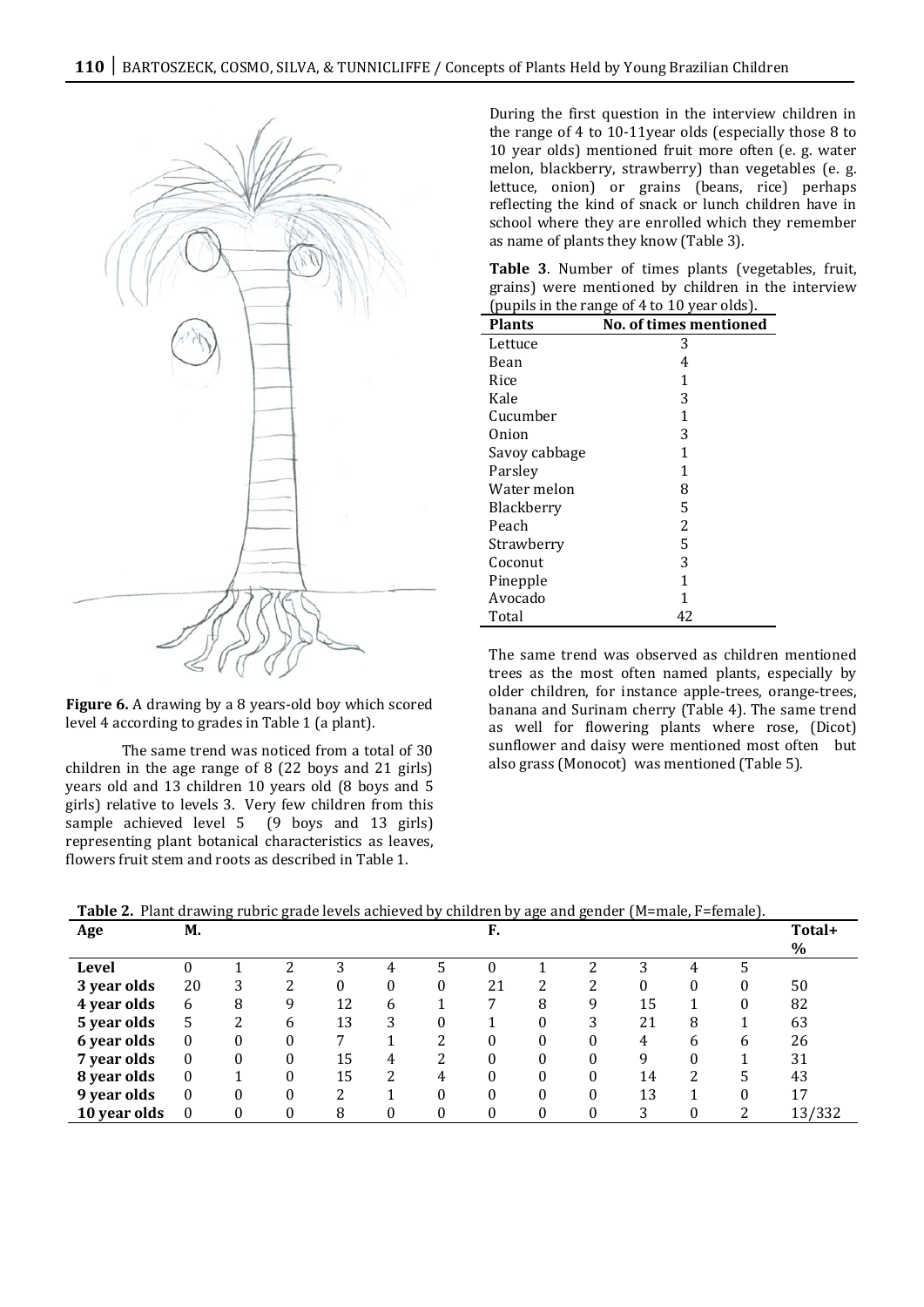**Table 4.** Number of times trees were mentioned by children in the interview (pupils in the range of 4 to 10 year olds).

| Plants (trees angiosperm and | No. of times |
|------------------------------|--------------|
| gymnosperm)                  | mentioned    |
| Banana                       | 7            |
| Apple                        | 13           |
| Orange                       | 10           |
| Lemon                        | 5            |
| Palm                         | 3            |
| Pine                         | 2            |
| Surinam cherry               | 8            |
| Eucalyptus                   | 2            |
| Pear                         | 3            |
| Mimosa                       | 2            |
| Papaya                       | 2            |
| Grape shrub                  | 5            |
| Rubber tree                  | 1            |
| Total                        | 63           |

**Table 5.** Number of times flowers were mentioned by children in the interview (pupils in the range 4 to 10 year olds).

| <b>Plants (flowers)</b> | No. of times<br>mentioned |
|-------------------------|---------------------------|
| Rose                    | 18                        |
| Dayse                   | 9                         |
| Sunflower               | 10                        |
| Grass                   | 16                        |
| Orchid                  | 3                         |
| Vitoria-regia           | 2                         |
| Mil glass flower        | 2                         |
| Violet                  | 2                         |
| Total                   | 62                        |

The second question in the interview asked children where they had noticed those plants mentioned in first question of the interview. Younger children mention more often relative home´s and rely on school and teachers and direct observation (on the way to school), whereas older pupils pointed out media and visit to natural areas as more relevant. Books were seldom mentioned (Table 6).

The third question inquired pupils whether they had

seen and remembered the name of plants living near, on the way to school (as many children walk to school or a bus take them up to the entrance of their schools) or in their home back yard. The plants named by children where sorted out into scientific classification. Children were vague in specifying where they had seen the plants mentioned, most just said "around". The most frequently named monocotyledon (a major group of flowering plants) was grass (in all ages) and the most named dicotyledon was rose, Surinam cherry, blackberry tree, and sun flower. The most mentioned gymnosperm was the pine tree (which is the symbol of Paraná State whose seeds are edible, called "pinhão", which may be compared to the Portuguese chestnut as a nutritious food. No bryophytes or vascular seedless plants (pteridophytes) were mentioned although there are many in the local country flora such as "Xaxim" (Dicksonia sellowiana), "Samambaia " (ferns)(Table 7).

The fourth question in the interview asked children from this sample if they were familiar with, or if they knew, any of the 15 plants whose names from a list (spoken) were usually found in the local environment. The selected random items are intended to be representative of distinct areas of vegetation as for the Amazonian rainforest which is made up of thousands of species of plants and animals (data from Rio Branco, Acre). Additionally, included exemplars towards the South of the country (data from Paraná and Saint Catarina States) where pine forests are mostly found and the pine seeds are popular as a winter snacks. Occasionally, small shrubs and trees, grasses and herbs are found in subtropical grasslands or pastures (Oliveira et al., 1986; Sipinski et al., 2010; Gil and Fanizzi, 2011)

The most mentioned plant in the interview was grass and flowers such as rose, daisy and carnation but also cactus. Very young children (4 to 5 year olds) did not know the "daisy" to be a flower but recognized it was a Walt Disney character, a person in the movie. Among fruit trees the most mentioned were banana tree, orange tree, pear tree and a shrub (passion fruit) but also other kind of trees such as pine tree and eucalyptus [exotic to the country] (Table 8).

| Type of source/age                           | 4 year<br>olds<br>$N=26$ | 5 year<br>olds<br>$N=22$ | 6 year<br>olds<br>$N=10$ | 8 year<br>olds<br>$N=11$ | 9 year<br>olds<br>$N=6$ | 10 year<br>olds<br>$N=4$ | <b>Total</b><br>$N = 79$<br>and $%$ |
|----------------------------------------------|--------------------------|--------------------------|--------------------------|--------------------------|-------------------------|--------------------------|-------------------------------------|
| Relative homes                               | $^{(1)}$                 |                          | <sub>6</sub>             |                          |                         | 4                        | 21                                  |
| School/teachers                              |                          |                          | $\theta$                 |                          |                         |                          | 19                                  |
| Media (TV, DVD, Internet)                    |                          | 6                        | $\theta$                 | q                        |                         | 3                        | 21                                  |
| Direct observation (home, garden, yard)      |                          | 6                        | 9                        | 20                       |                         |                          | 52                                  |
| Visit to natural areas (parks, beach, woods) |                          |                          | $\theta$                 | 3                        | 4                       |                          | 10                                  |
| <b>Book</b>                                  |                          | 0                        |                          | 0                        |                         |                          | 4                                   |
| Total                                        |                          | 23                       | 16                       | 42                       | 19                      | 16                       | 127                                 |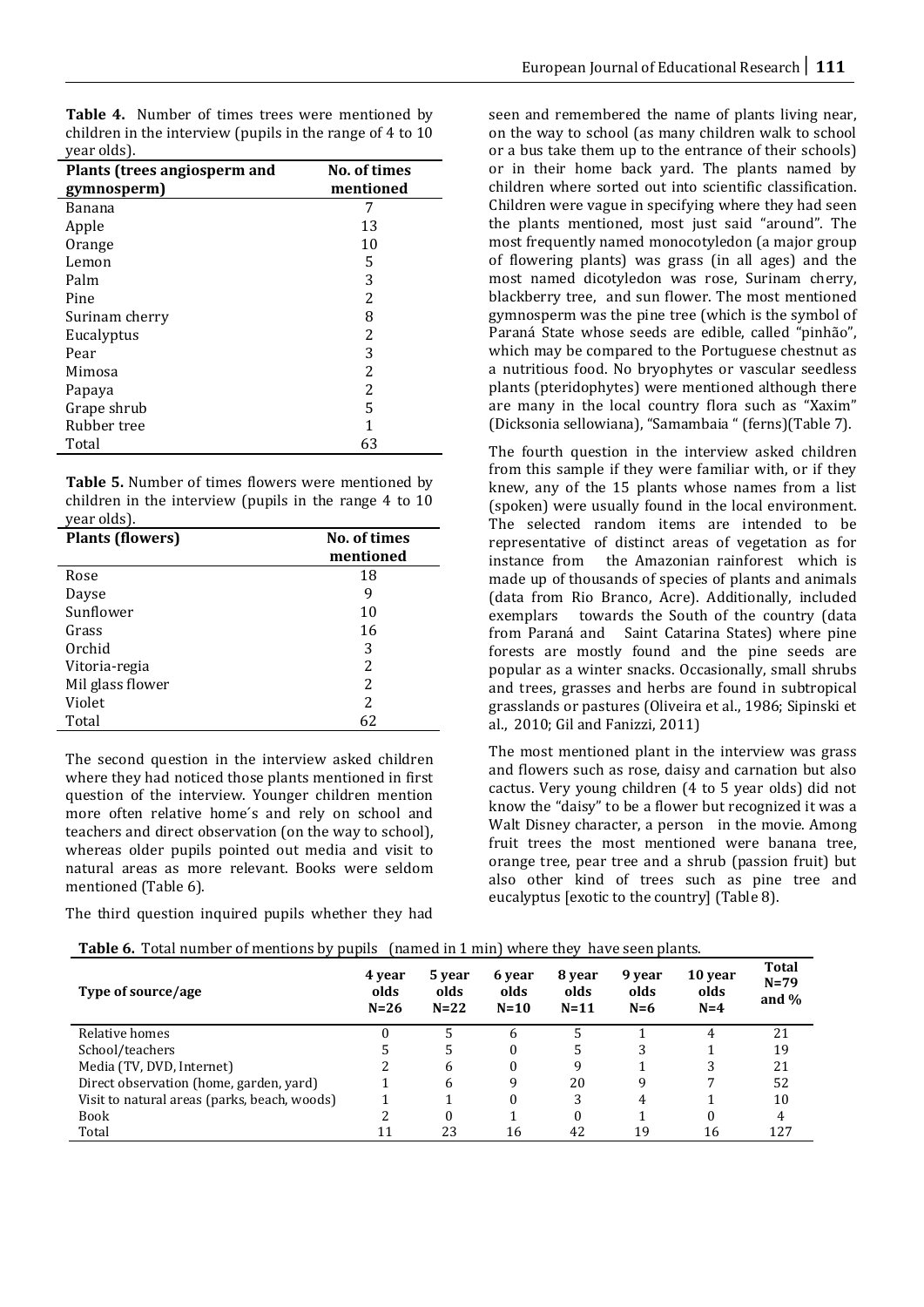| Plants/age        | 4 year olds | 5year olds | 6 year olds | 8 year olds | 9 year olds | 10 year olds | Total=82       |
|-------------------|-------------|------------|-------------|-------------|-------------|--------------|----------------|
|                   | $N=26$      | $N=22$     | $N=10$      | $N=11$      | $N=6$       | $N=4$        |                |
| Flower            | 3           |            | $\theta$    | $\theta$    | $\theta$    | $\theta$     | $\overline{4}$ |
| Grass             |             |            |             | 12          | 8           | q            | 32             |
| Medlar tree       |             |            |             | $\theta$    |             |              |                |
| (Eriobothrya sp.) |             |            |             |             |             |              |                |
| Blackberry tree   | 1           |            |             |             |             |              |                |
| Pine tree         | 0           |            |             |             |             |              |                |
| Rubber tree       |             |            |             |             |             |              |                |
| Ipe tree          |             |            |             |             |             |              |                |
| (Tabebuia sp.)    |             |            |             |             |             |              |                |
| Lemon tree        |             |            |             |             |             |              |                |
| Orange tree       |             |            |             |             |             |              |                |
| Apple tree        |             |            |             |             |             |              |                |
| Banana tree       |             |            |             |             |             |              |                |
| Peach tree        |             |            |             |             |             |              |                |
| Palm tree         |             |            |             |             |             |              |                |
| Dayse             |             |            |             |             |             |              |                |
| Milk glass flower | 0           |            |             |             |             |              |                |
| Rose              |             |            |             |             |             |              |                |
| Orchid            |             |            |             |             |             |              |                |
| Sun-flower        |             |            |             |             |             |              |                |
| Carnation         |             |            |             |             |             |              |                |
| Dandelion         |             |            |             |             |             |              |                |
| Surinam cherry    |             |            |             |             |             |              |                |
| Pine-apple        |             |            |             |             |             |              |                |
| Spinach           |             |            |             |             |             |              |                |
| Parsley           |             |            |             |             |             |              |                |
| Total             |             |            |             | 38          | 21          | 11           | 82/82          |

**Table 7.** Names of plants mentioned by pupils (interview) as living near/on the way to school, around/in their home.

**Table 8.** Total number of mentions by pupils (interview) from a read list of plants to access their mental models of the item.

| List of              | 4 year      | 5 year      | 6 year      | 8 year      | 9 year     | 10 year    | Total=79 |
|----------------------|-------------|-------------|-------------|-------------|------------|------------|----------|
| plants/age           | olds $N=26$ | olds $N=22$ | olds $N=10$ | olds $N=11$ | olds $N=6$ | olds $N=4$ | and $\%$ |
| Rose                 | 17          | 11          | 8           | 10          |            | 3          | 53       |
| <b>Carnation</b>     |             |             |             | 6           |            |            | 20       |
| <b>Daisy</b>         | 10          |             |             |             |            |            | 40       |
| <b>Dandelion</b>     | 0           |             |             |             |            |            | 9        |
| <b>Violet</b>        | 2           |             |             |             |            |            | 19       |
| Fern/bracken         | 2           |             |             |             |            |            | 9        |
| Grass                | 20          | 17          | h           | 11          |            |            | 63       |
| Cactus               |             |             |             | 5.          |            |            | 25       |
| <b>Banana</b> tree   | 10          | 13          | 6           | 12          |            |            | 48       |
| <b>Passion fruit</b> | 5           |             |             | 10          |            | 4          | 33       |
| Orange tree          | 9           | 12          |             | 11          |            |            | 46       |
| Pear tree            | 8           |             |             | 8           |            |            | 29       |
| Eucalyptus           | 9           |             |             | 4           |            |            | 22       |
| Pine tree            | 10          |             | n           | 10          |            |            | 46       |
| Oliver tree          | 2.          |             |             |             |            |            | 4        |
| Total                | 94          | 105         | 48          | 111         | 49         | 41         | 466      |
|                      |             |             |             |             |            |            |          |

**Table 9.** Type of source and number of mentions by pupils (interview) in response for a read list of plants (Table 8).

| Type of source/no. of     | 4 year olds | 5 year olds | 6 year olds | 8 year olds | 9 year     | 10 year    | Total=79 |
|---------------------------|-------------|-------------|-------------|-------------|------------|------------|----------|
| mentions                  | $N=26$      | $N=22$      | $N=10$      | $N = 11$    | olds $N=6$ | olds $N=4$ | and $%$  |
| <b>Direct observation</b> | 93          | 22          | 72          | 80          | 59         | 21         | 404      |
| Media (TV/DVD/films)      |             |             |             |             |            |            | 15       |
| <b>Books</b>              |             |             |             |             |            |            |          |
| <b>School teachers</b>    |             |             |             |             |            |            | 12       |
| <b>Botanical garden</b>   |             |             |             |             |            |            |          |
| <b>Relatives</b>          |             |             |             |             |            | 16         | 19       |
| Total                     | 103         | 83          | 83          | 95          | 66         | 38         | 468      |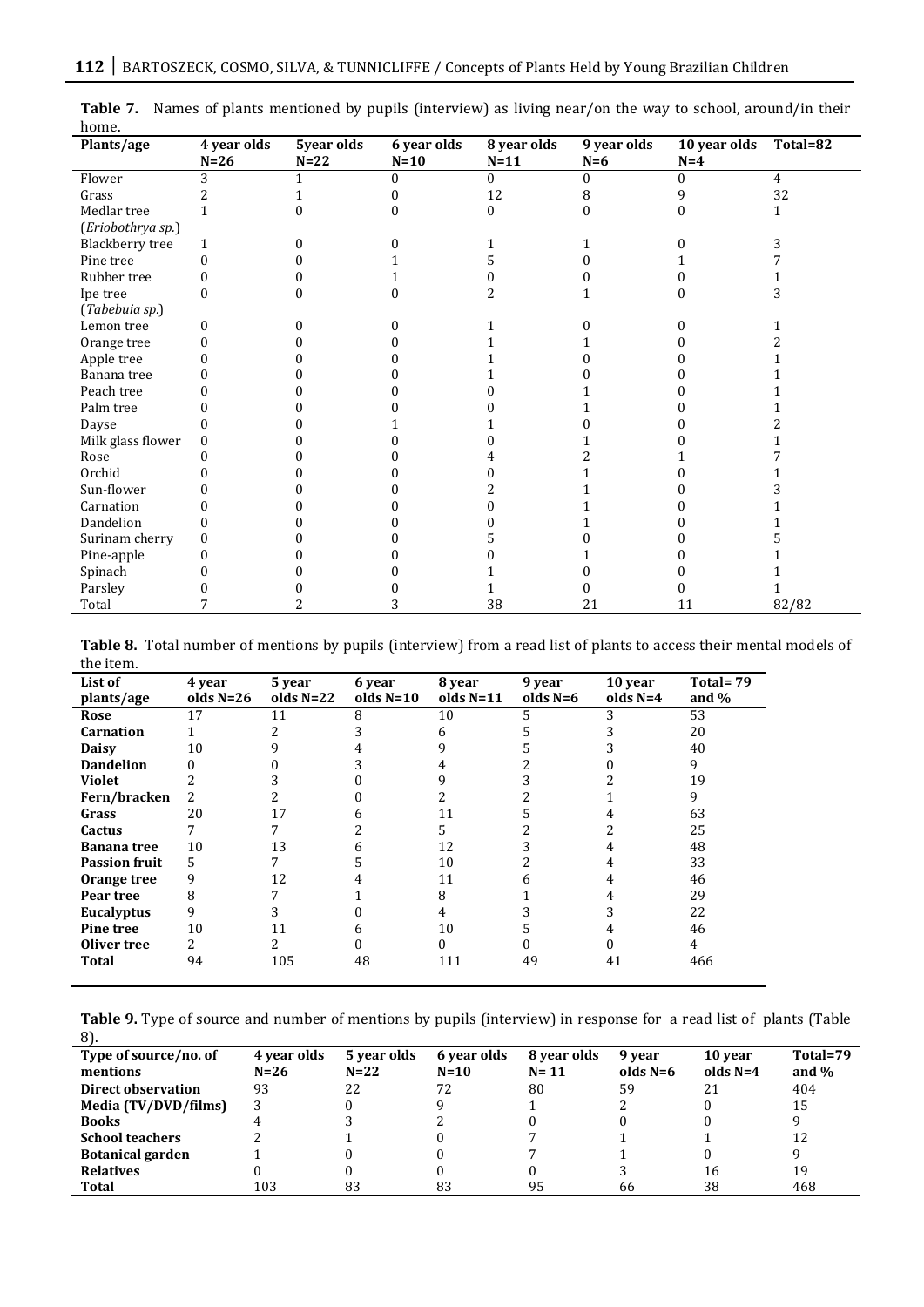The last question in the interview asked children from where they had seen the plants listed in question four, as for instance from books, TV, real life. The most mentioned source was direct observation mainly from children 4 to 6 year olds, followed by the influence of relatives, TV, DVD, films and school teachers but very few from books and Botanical Garden (Table 9).

## **Discussion and Conclusions**

We hypothesize that the findings suggest that there are similarities as well as differences in children´s ideas on the concept of plant according to their age-range and cognitive development. However, this exploratory study has limitations. The numbers of pupils in the agerange is limited, especially those of 3 years of age. Just a few country areas were sampled. Further studies should have to cover other areas of Brazil and explore the diversity of the flora known by children.

These differences may be culturally influenced, for example, the role of Botanical Gardens, arboreta, field trips and the existence of orchards and gardens in their school backyard, at home or, where they live in urban or suburban towns or in the rural area (Sipinski and Hoffmann, 2010). Children´s learning is socially and culturally constructed and influenced by home, school and community where they live (Anning et al., 2004). It seems that school snacks and lunches which are integrated into other aspects of the food system, as for example, schools which are supposed to buy the seasonal produce from local farms like water melons and strawberries mentioned by children in the interviews may influence the plants they knew (Table 3) which is in contrast to other nutritional survey in Brazil such as mentioned by Kuntz et al., (2012). If this healthy trend expanded to other schools countrywide it should be an important measure against children obesity (Duffey et al., 2013). Most of the Brazilian nurseries and preschools provide services all day long whereas primary schools offer morning or afternoon period of studies.

On the other hand, drawings can help children make their scientific ideas visible to teachers, who may provide remedial work to correct faulty knowledge about biological concepts and scientific thinking, contributing to avoiding non scientific concepts in elementary botanical studies (Bartoszeck and Tunnicliffe, 2013). Besides, drawing is a natural way to help pupils build up or improve their mental models of basic biological concepts as well as a "mindon" and "hands-on" classroom activity which do not need any equipment or reagents, except pencil and paper (Richardson 1998).

Although some findings we anticipate may suggest that children of different ages could be considered as a homogeneous group and taught about plants accordingly, it is necessary if we are to personalize learning in different school grades to maximize children's potential, be aware of various socio-cultural influences affecting their ideas affecting their ideas

Lindmann-Matthies, 2006). In spite of these collected drawings (express models) are simple mental (express models) are simple mental representations which children consider to be a plant these mental models may have the potential to evolve into a more complex description as soon as children grasp a better understanding of organisms in the environment.

# **Educational implications**

Classrooms are regarded as appropriate place for kindergarten children and the first years of primary school to have formal learning of plants but the outside must also be explored for first hand observations for<br>informal learning to occur. Research from informal learning to occur. Research from neuroscience, psychology, and education argue positively that what happens in the early years is critical to their lifelong learning (Ward, 2007). This study has shown that direct observation was the main means from which children learn about plants. Either they have seen plants outside or have been shown specimens from relatives or teachers at school. Thus, early years children parents could be given usefully (in terms of their child´s science education background) leaflets, workshops and encouraged to cultivate vegetables, flowers, herbaceous plants and trees in their backyards with the full participation of children in this outdoor activity.

This investigation has also shown that even very young children (3 year olds) are able to represent their ideas of what is a plant by means of scribbles which are rudimentary concepts of objects found in the ecosystem but progressively will take a more concrete form (Krampen, 1991, Chang, 2012). Therefore, to reinforce their existing knowledge for everyday activities and develop their observation to at least 9 plants, schools and head teachers should take full advantage of this natural gift children already have and<br>organize facilities whereby children may grow facilities whereby children may grow vegetables, fruit and flowers, care and observe when they were growing, harvest them and use in the dishes serve in school snacks and lunch or offer at Harvest Festival. Whenever possible, propose oriented visits to the Botanical Garden, Parks, taken by safe transportation and offering an opportunity for a lively interaction with a variety of plants of all sizes, shapes and particularly those used as spices, teas and pharmacological uses as an entrance to fundamental botanical learning (Oliveira and Akissue, 1989; Crepaldi et al., 2009).

Early years and primary education in Brazil could focus more on scientific aspects of living world, at least in the basic skills of observation and classification of organisms, such as are proposed by local state and municipality science curriculum under the prescription "nature and society". As young children have special interest in animals, it is suggested that teachers, when teaching elementary biological concepts, could use examples from animal kingdom for instance, insects emphasizing the interaction between animals and plants to highlight the importance of the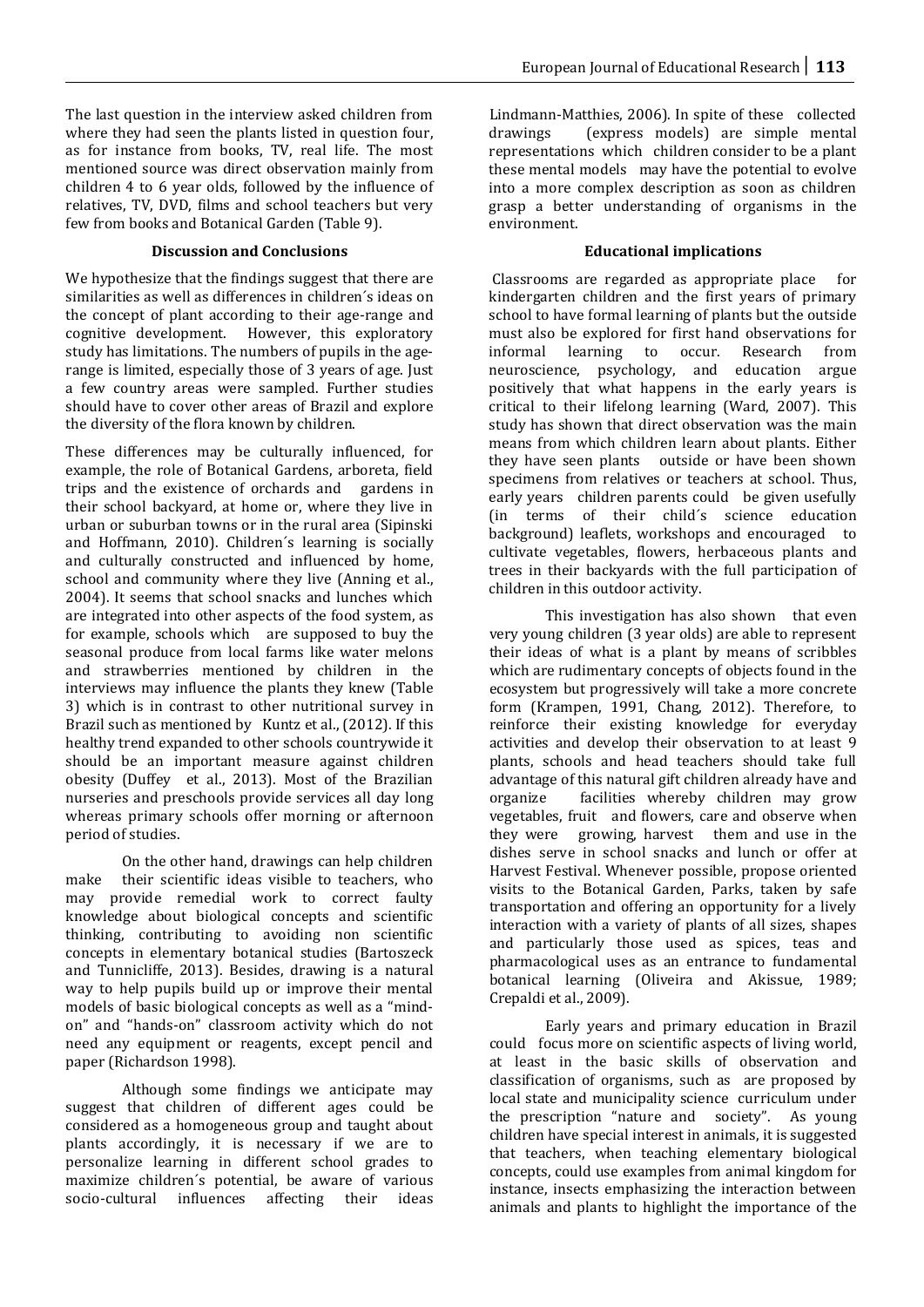plant world. Plants names, adaptation to habitats, for example if plants develop better on shady places or outdoor conditions could be an appropriate starting<br>point to develop children's inherent interest in children's inherent interest in plants and provide an occasion for meaningful learning. We seek to bring to the attention of educators the ability of young children to learn about plant biodiversity and encourage educators to pay greater attention to this vital aspect of science learning (Lindmann-Matthies, 2002; Stgar, 2007).

#### **Acknowledgements**

The authors acknowledge comments and suggestions by Dr. Elizabeth Schwarz, Department of Botany, University of Paraná, Brazil.

#### **References**

- Anggoro, F. K., Waxman, S. R., and Medin, D. L. (2008). Naming practices and the acquisition of key biological concepts. Evidence from English and Indonesian. *Psychological Science*, 19(4): 314-319.
- Anning, A., Ring, K. (2004). *Making sense of children´s drawings*. Maidenhead: Open University Press.
- Anning, A., Cullen, J., and Fleer, M. (2004). *Early childhood education: society and culture. London: Sage.*
- Ashbrook, P. (2008). First explorations in flower anatomy. *Science and Children*, 45(8):18-19.
- Azul, A. M., Reis, C. S., and Pimenta, M. C. (2007). *Da semente ao fruto: à descoberta do mundo das plantas*. Ciência Viva: Ministério da Ciência, Tecnologia e Ensino Superior, Coimbra, Portugal. (From seed to fruit: discovery of the world of plants).
- Bang, M., Medin, D., and Atran, S. (2007). Cultural mosaics and mental models of nature. *Proceedings of the National Academy of Sciences*, 1004(35): 13868-13874.
- Barman, C. R., Stein, M., Barman, N. S., and McNair, S. (2002). Assessing students´ ideas about plants. *Science & Children*, 10(1): 25-29.
- Barman, C. R., Stein, M., McNair, S., and Barman, N. S. (2006). Students´ ideas about plants & plant growth. *The American Biology Teacher*, 68(2):73-79.
- Barraza, L. (2001). Environmental education in Mexican schools: the primary level. *Journal of Environmental Education*, 32(3): 31-36.
- Barrett, M. D., Light, P. H. (1976). Symbolism and intellectual realism in children´s drawings. *British Journal of Educational Psychology*, 46:198-202.
- Bartoszeck, A. B., Silva, I. G. Da, and Tunnicliffe, S. D. (2011). Brazilian children´s concept of bird: an exploratory study. Poster presented at the 9th Conference of the European Science Education<br>Research Association (ESERA). Lvon. France. Research Association (ESERA), Lyon, September 5th-9th.
- Bartoszeck, A. B., Tunnicliffe, S. D. (2013). What do early years children think is inside a tree. *Journal of Emergent Science*, Winter, 21-25.
- Bebbington, A. (2005). The ability of A-level students to name plants. *Journal of Biological Education*, 39:63- 67.
- Bell, B. (1981). What is a plant? Some children´s ideas. *New Zealand Science Teacher*, 31(3):10-14.
- Bianchi, L. (2000). So what do you think a plant is? *Primary Science Review*, 61:15-17.
- Blanquet, E. (2010). *Sciences à l´école, Côte jardin-le guide practique de l´enseignant*. Nice : Éditions du Somnium. (Science at school, a practical guide in the kindergarten).
- Boulter, C., Tunnicliffe, S. D., Reiss, and M. J., Selles, S. (2004). *The social relevance of pupils´responses to cues from the natural world.* Proceedings from the Commonwealth Association for Science, Technology and Mathematics Educators Conference, Cyprus, April  $15^{\text{th}}$  -18<sup>th</sup>.
- Bowker, R. (2004). Children´s perceptions of plants following their visit to the Eden Project. *Research in Science & Technological Education*, 22(2):227-243.
- Braund, M. (1991). Children´s ideas in classifying animals. *Journal of Biological Education*, 25(2):103- 110.
- Brooks, M. (2009). Drawing, visualization and young children´s exploration of "Big Ideas" *International Journal of Science Education*, 31(3):319-341.
- Carneiro, S. M. M. (2001). A dimensão ambiental da educação escolar: enfoques de uma pesquisa diagnóstica no âmbito das séries iniciais de ensino. *Teias*, 2(4):1-12. (The environmental dimension in primary education).
- Carrier, S. J. (2007). Gender differences in attitudes toward environmental science. *School Science and Mathematics.* 107(7):271-279.
- Carvalho, S. P., Klisys, A., and Augusto, S. [eds.] (2006). *Bem-vindo, mundo!* Criança, cultura e formação de educadores. São Paulo: Editora Peirópolis. (Welcome world! Children, culture and training educators).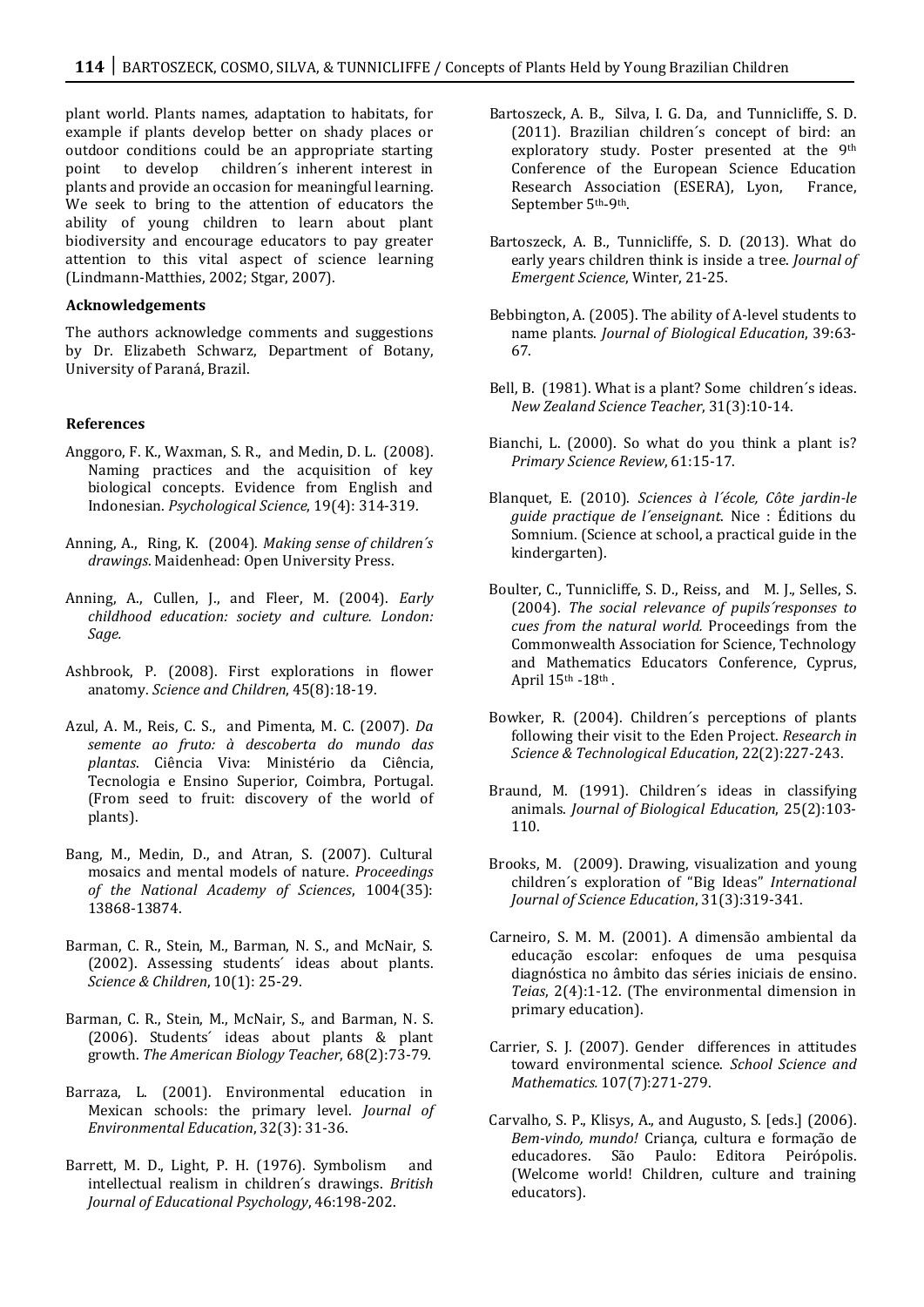- Chang, N. (2012). The role of drawing in young children´s construction of science concepts. *Early Childhood Education Journal*, 40:187-193.
- Chen, S-H. , Ku, C-H. (1999). Aboriginal children´s conceptions and alternative conceptions of plants. *Proc. Natl. Sci. Coun. ROD*, 9(1).10-19.
- Cherubini, M., Gash, H., and McCloughlin, T. (2008). The digital seed: an interactive toy for investigating plants. *Journal of Biological Education*, 42(3):123- 129.
- Christidou, V., Hatzinikita, V. (2005). Preschool children´s explanations of plant growth and rain formation: a comparative analysis. *Research in Science Education,* 36(3):187-210.
- Colinvaux, D. (2004). Ciências e crianças: delineando caminhos de iniciação às ciências para crianças pequenas. *Contrapontos*, 4(1):105-123. (Science and children: an outline for introducing small children to science).
- Cox, M. (2005). *The pictorial world of the child*. Cambridge: Cambridge University Press.
- Crepaldi, T., Filho, A. L. M., Silva, R., Silva, D., Teixeira, G., and Junior, B. L. (2011). O encontro da ciência e da tradição no Brasil: as plantas medicinais e as rezadeiras. *Captar: ciência e ambiente para todos.* 3(2):69-79. (A meeting of science and tradition in Brazil: medical plants and lady prayers).
- Dougherty, J. W. D. (1979). Learning names for plants and plants for names. *Anthropological Linguistics*, 21:289-315.
- Driver, R. (1989). Student´s conceptions and the learning of science. International *Journal of Science Education*, 11:481-490.
- Duffey, K. J., Pereira, R. A., Popkin, B. M. (2013). Prevalence and energy intake from snaking in Brazil: analysis of the first nationwide individual survey. *European Journal of Clinical Nutrition*, 67(8): 868-874.
- Eshach, H. (2006). *Science literacy in primary and preschool*. Springer: The Netherlands.
- Fischer, K. W., Rose, S. P. (1998). Grow cycles of brain and mind. *Educational Leadership*, 56(3): 56-60.
- Gatt, S., Tunnicliffe, S. D., Borg, K., and Lautier, K. (2007). Young Maltese children´s ideas about plants. *Journal of Biological Education*, 41(3):117- 121.
- Gentner, D., Stevens, A. L. (1983). *Mental models*. Hillsdale: Lawrence Erlbaum Associates.
- Gil, A., Fanizzi, S. (2011). *Porta aberta: ciências, 5º. Ano*. São Paulo: Editora FTD .(Open door: sciences, 5th grade)
- Gilbert, J. K., Boulter, C. J. (1998). Learning science through models and modelling. In: B. J. Fraser and K. G. Tobin (eds.) *International Handbook of Science Education*, Dordrecht: Kluwer Academic Publishers, 53-66.
- Greene, H. (2005). Organisms in nature as a central focus for biology. *Trends in Ecology and Evolution*, 20(1):23-27.
- Guimarães, F., Santos, F. S. dos (2011). A Botânica escolar nos ensinos primário e básico (1º. ciclo) no último século em Portugal; análise de manuais escolares de ciências da natureza. *Revista de Educação*, 18(1):83-111(School Botany in primary school in Portugal: textbook analysis concerning natural world).
- Harvey, M. (1989). Children´s experiences with vegetation. *Children´s Environmental Quarterly*, 6(1):36-43.
- Hopperstad, M. H. (2010). Study meaning in children´s drawings. *Journal of Early Childhood Literacy*, 10(4):430-452.
- Hatano, G. (1993). The development of biological knowledge: a multi-national study. *Cognitive Development*, 8(1): 47-62.
- Inagaki, K., Hatano, G. (2006). Young children´s conception of the biological world. *Current Directions in Psychology Science*, 15(4): 177-181.
- Johnson-Laird, P. N. (1993). *Mental models: toward a cognitive science of language inference and consciousness*. Cambridge: Harvard University Press.
- Johnston, J. (2005). *Early explorations in science*. Maidenhead: Open University Press.
- Keil, F. C. (2003). That´s life: coming to understand biology. *Human Development*, 46: 369-377.
- Kinoshita, L. S., Torres, R. B., Tamashiro, J. Y., and Formi-Martins, E. R. (2006). *A Botânica no ensino básico: relatos de uma experiência transformadora*. São Carlos: Rima Editora. (Botany in primary school: report of a successful experience).
- Klein, E.S., Pinheiro, M. A., and Silveira, V. (2001). Construindo o conhecimento de Botânica: uma experiência interdisciplinar em Campinas. *Ciência e*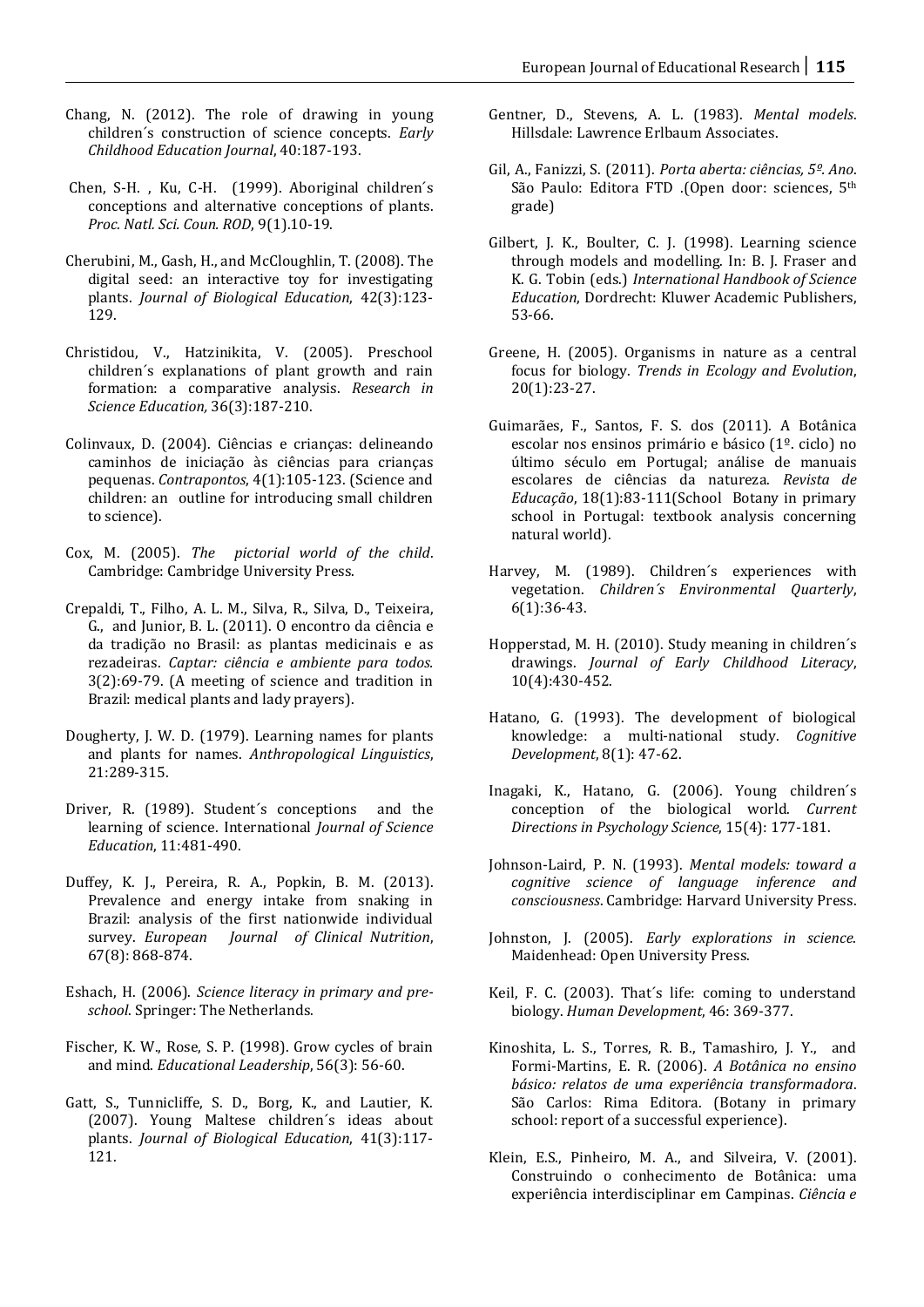*Ensino*, 10:9-13 (Building up botanical knowledge: an integrated experience).

- Knight, S. (2009). *Forest schools and outdoor learning in the early years*. London: Sage Publications.
- Kramer, S. (1994). *Com a pré-escola nas mãos: uma alternativa curricular para a educação infantil*. São Paulo: Ática Editora (Dealing with preschool: an alternative curriculum for the kindergarten).
- Kramer, S. (2006). As crianças de 0 a 6 anos nas políticas educacionais no Brasil: educação infantil<br>e/é fundamental. Educação e Sociedade, e/é fundamental. *Educação e Sociedade*, 27(96):797-818. (Children aged 0 to 6 years old and the educational policy in Brazil: kindergarten and primary school must be compulsory).
- Krampen, M. (1991). *Children´s drawings: iconic coding of the environment*. New York: Plenum Press.
- Kuhn, D. (1989). Children and adults as intuitive scientists. *Psychological Review,* 96:674-689.
- Kuntz, M. G. F., Fiates, G. M. R., and Teixeira, E. (2012). Healthy and tasty school snacks: suggestions from Brazilian children consumers. *International Journal of Consumer Studies,* 36(1):38-43.
- Libarkin, J. C., Beilfuss, M., and Kurdziel, J. P. (2003). Research methodologies in science education: mental models and cognition in education. *Journal of Geoscience Education*, 51(1):121-126.
- Lindmann-Matthies, P. (2002). The influence of an educational program on children´s perception of biodiversity. *Journal of Environmental Education*, 33: 22-31.
- Lindemann-Matthies, P. (2005). "Loveable" mammals and "lifeless" plants: How children´s interest in common local organisms can be enhanced through observation of nature. *International Journal of Science Education*, 37(6):655-677.
- Lindemann-Matthies, P. (2006). Investigating nature on the way to school: responses to an educational program by teachers and their pupils. *International Journal of Science Education*, 28: 895-918.
- Lorenzi, H., Sartori, S., Bacher, L. B., and Lacerda, M. (2006). *Frutas brasileiras e exóticas cultivadas*. São Paulo: Instituto Plantarum de Estudos da Flora. (Brazilian fruit and exotics plants).
- Lorenzi, H., and Souza, H. M. (2001). *Plantas ornamentais no Brasil: arbustivas, herbáceas e trapadeiras*. Nova Odessa: Instituto Plantarum. (Ornamental plants from Brazil).
- Louv, R. (2007). *Last child in the woods. Saving our children from nature –deficit disorder*. Chapel Hill: Algonquin Books.
- Luquet, G-H., (1927/1979). *Le dessin enfantin*. Neuchatel: Editions Delechaux & Niestlè. Porto: Livraria Civilização Editora. ( Children´s drawings, o desenho infantil).
- Martínez-Lousada, C., García-Barros, S., Garrido, M. (2014). How children characterise living beings and the activities in which they engage. *Journal of Biological Education*, 48(4): 201-210.
- Martinho, L. R., Talamoni, J. L. B. (2007). Representações sobre meio ambiente de alunos de quarta série do ensino fundamental. *Ciência e Educação*, 1(13): 1-13. (Environment representations by 4th grade primary school pupils).
- Mauseth, J. (2009). *Botany-An introduction to plant biology*. Canada: Jones and Bartlett.
- Moen,T. (2006). Reflections on the narrative research approach. International *Journal of Qualitative Methods*, 5(4): 1-11. Available: [http://www.ualberta.ca/~iiqm/backissu](http://www.ualberta.ca/~iiqm/backissues/5_4/pdef/moen.pdf) [es/5\\_4/pdef/moen.pdf.](http://www.ualberta.ca/~iiqm/backissues/5_4/pdef/moen.pdf)
- Moraes, R. (1995). *Ciências para as séries iniciais e alfabetização*. Porto Alegre: Sagra-DC Luzzato (Science at the first grades of primary school and literacy).
- Oliveira, D. L. de (2002) [ed.] *Ciências nas salas de aula*. Porto Alegre: Ed. Mediação. (Science teaching in the classroom).
- Oliveira, F. de, Akissue, G. (1989). *Fundamentos de Farmabotânica*. São Paulo: Livraria Atheneu Editora. (Principles of Pharmacobotany).
- Oliveira, R. F. de, Antunes, I. T., and Alcantara, J., (1986). *Atlas Escolar de Botânica*. Rio de Janeiro: Fundação de Assistência ao Estudante (School Atlas of Botany).
- Patrick, P., and Tunnicliffe, S. D. (2011) What plants and animal do early childhood and primary student´s name? Where do they see them? *Journal of Science Education and Technology,* 20:630-642.
- Rapp, D. N. (2007). *Mental models: theoretical issues for visualization in science education*. In: J. K. Gilbert (Ed.), Visualization in Science Education (pp. 43- 60), Dordrecht: Springer.
- Richardson, K. (1998)*. Models of cognitive development*. Hove: Psychology Press.